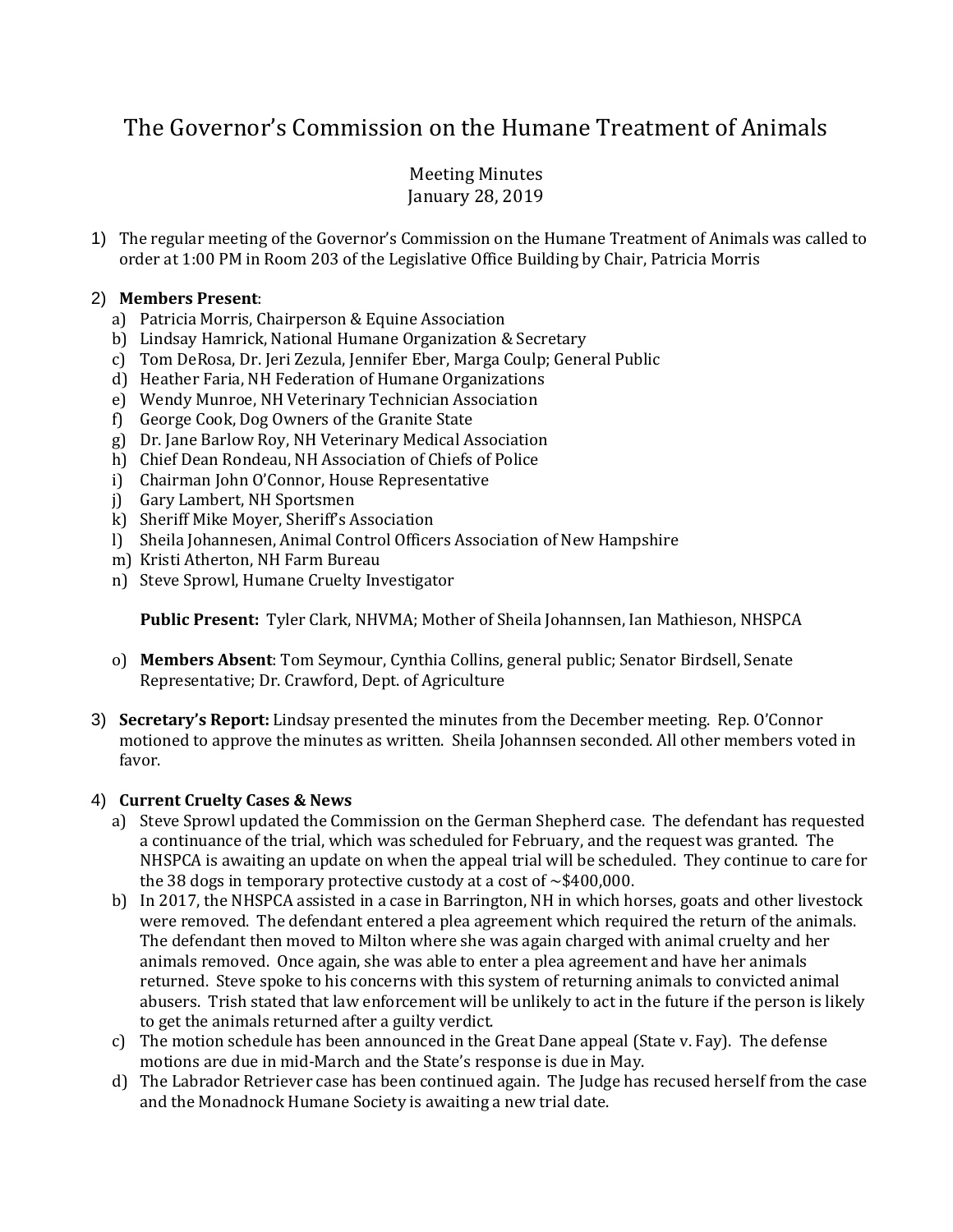e) The New Hampton sanctuary case has also been continued until February 8th.

## 5) **2019 Legislative Initiatives**

- a) The commission reviewed all of the bills impacting companion animals and voted on whether or not to monitor these bills throughout the legislative session. At the February meeting, the Commission will determine whether or not to support, oppose or monitor each bill selected.
- b) The Commission voted to monitor the following bills:
	- i) SB 77: Relative to Costs to Care for Animals Seized in Cruelty Cases & Prohibiting the Future Ownership of Animals in Certain Cases
	- ii) SB 161: Relative to Pet Vendors
	- iii) HB 501: Establishing a Cost of Care Fund to Assist Municipalities Caring for Animals During Animal Cruelty Cases
	- iv) HB 688: Relative to Transfer & Inspection of Animals
	- v) HB 484: Relative to Group Dog Licenses
	- vi) HB 605: Relative to Criminal Penalties for the possession, transfer, or manufacture of animal fighting paraphernalia with the intent to be present at, aiding in, or contributing to fighting
	- vii) HB 283: Relative to Age Rabbits can be Transferred
	- viii) HB 376: Establishing a Commission to Study Best Practices for Companion Animal Groomers
	- ix) HB 371: Adding Cats to the Definition of Commercial Breeder
	- x) HB 331: Relative to the Duties of a Veterinarian
	- xi) HB 426: Establishing a committee to study allowing town clerks to accept proof of certain exemptions from the rabies vaccine for the purpose of registering dogs
- c) The Commission voted not to monitor the following bills:
	- i) HB 513: Allowing the Use of Therapy Animals in Proceedings Involving Children
	- ii) HB 249: Permitting Restaurant Owners to Allow Dogs in Restaurants
	- iii) HB 512: Relative to Dogs on Hiking Trails
	- iv) HB 389: Requiring the department of business and economic affairs to prepare materials for businesses relative to service dogs
	- v) HB 313: Establishing a study committee on the authority and duties of the board of veterinary medicine
	- vi) HB 361: Relative to Property Settlement Including Animals
- d) George asked whether someone could send around a hearing schedule on these bills as we learn dates/times. Trish offered to do so.
- e) Chief Rondeau highlighted the new federal PACT bill which would make egregious animal cruelty (ex. bestiality and purposeful torture) a federal felony

## 6) **Cruelty Tracking Subcommittee**

- a) Chief Rondeau motioned to approve the animal-cruelty related criminal activity in NH pending the edits submitted by Dr. Crawford. Sheila seconded. All voted in favor.
- b) The committee will begin reviewing data for 2018-2019

## 7) **Legislative Subcommittee**

a) The subcommittee will help with the legislative discussion in February. Bills that do not receive a unanimous vote by the Commission will receive a minority and majority report to be reviewed by the Chair prior to submission to the Governor.

## 8) **Funding & Education Subcommittee**

a) No updates